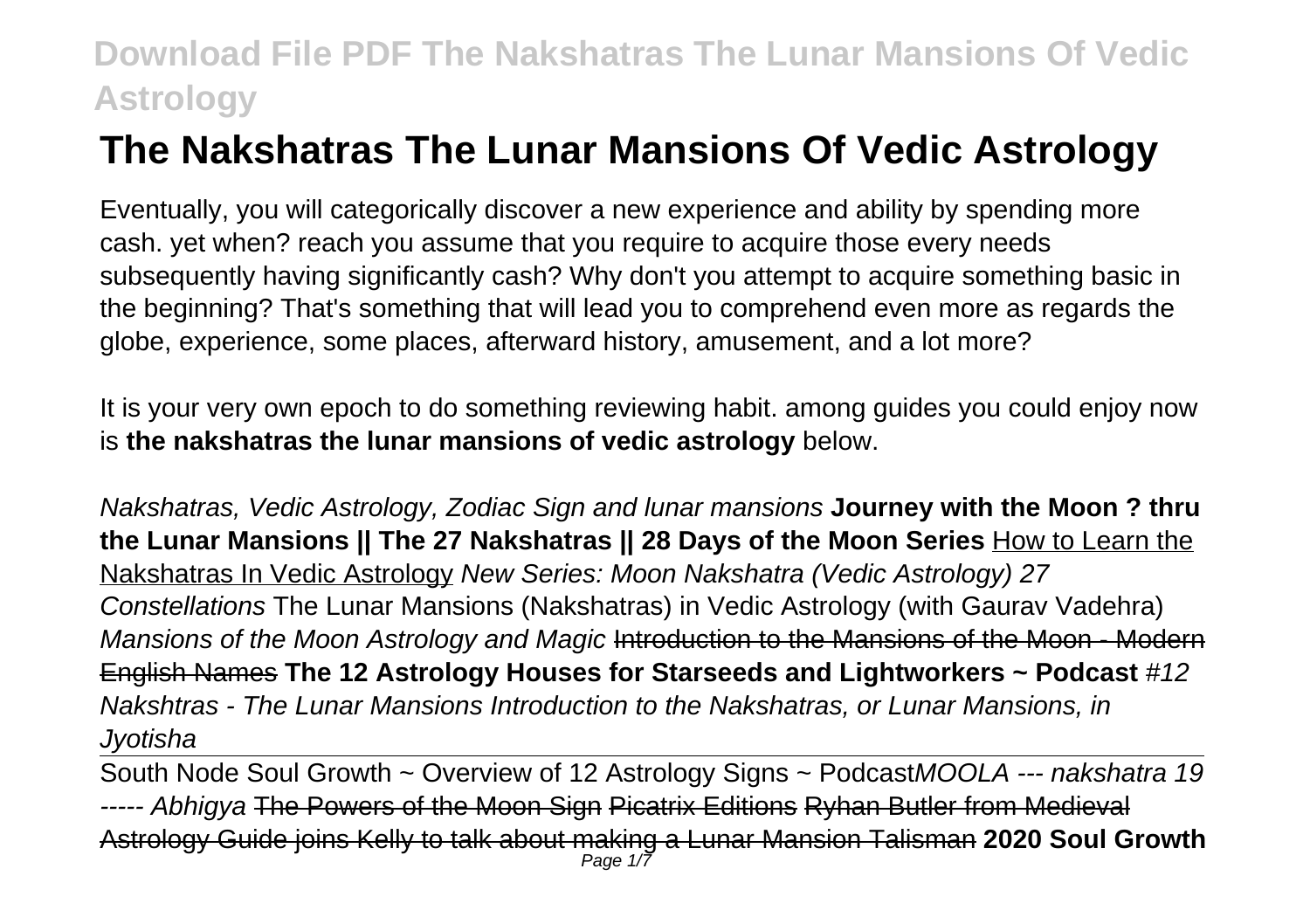## **from Capricorn Energies ~ Podcast**

Ketu and Moon Conjunction in HoroscopeConsecrating Astrological Talismans The Nakshatras | Practical Magic with the Moon Mansions of Vedic Astrology **THE ASTROLOGY OF OLD HOLLYWOOD BEAUTY (Top Sun, Moon, \u0026 Ascendant Signs/Nakshatras) The Lunar Mansions Traveling With Your Moon Sign ~ Overview of 12 Astrology Signs - Podcast** Magic of the Lunar Mansions at ConVocation 2018 Vedic Astrology and Cartography - Dr Dennis Harness, Sedona 1. Finding Your Soul Purpose with Nakshatra Padas - Dr Arjun Pai Whiteboard: Astronomical Secrets of Jyeshtha Nakshatra by Dr Aditya Togi The Nakshatras The Lunar Mansions

For those interested in the astrology of the ancient world, Vedic Astrology or Eastern mythology,'The Nakshatras' by Dennis Harness has become a seminal text. It is also a great introduction to the qualities of the 27 lunar mansions.

## The Nakshatras: The Lunar Mansions of Vedic Astrology ...

The 27 signs comprising this zodiac are called Nakshatras in Hindi and in the west are usually known as the Lunar Mansions. These Lunar Mansions represent the greatest difference between western and vedic astrology, as they form the basis for most of the unique calculations and interpretations in its charts. The 27 Lunar Mansions:

### Nakshatras – The Hindu Lunar Mansions – Medical Astrology

The Nakshatras: The Lunar Mansions of Vedic Astrology. Dennis M. Harness. Lotus Press, 1999 - Body, Mind & Spirit - 183 pages. 1 Review. This book shows you how to access the Page 2/7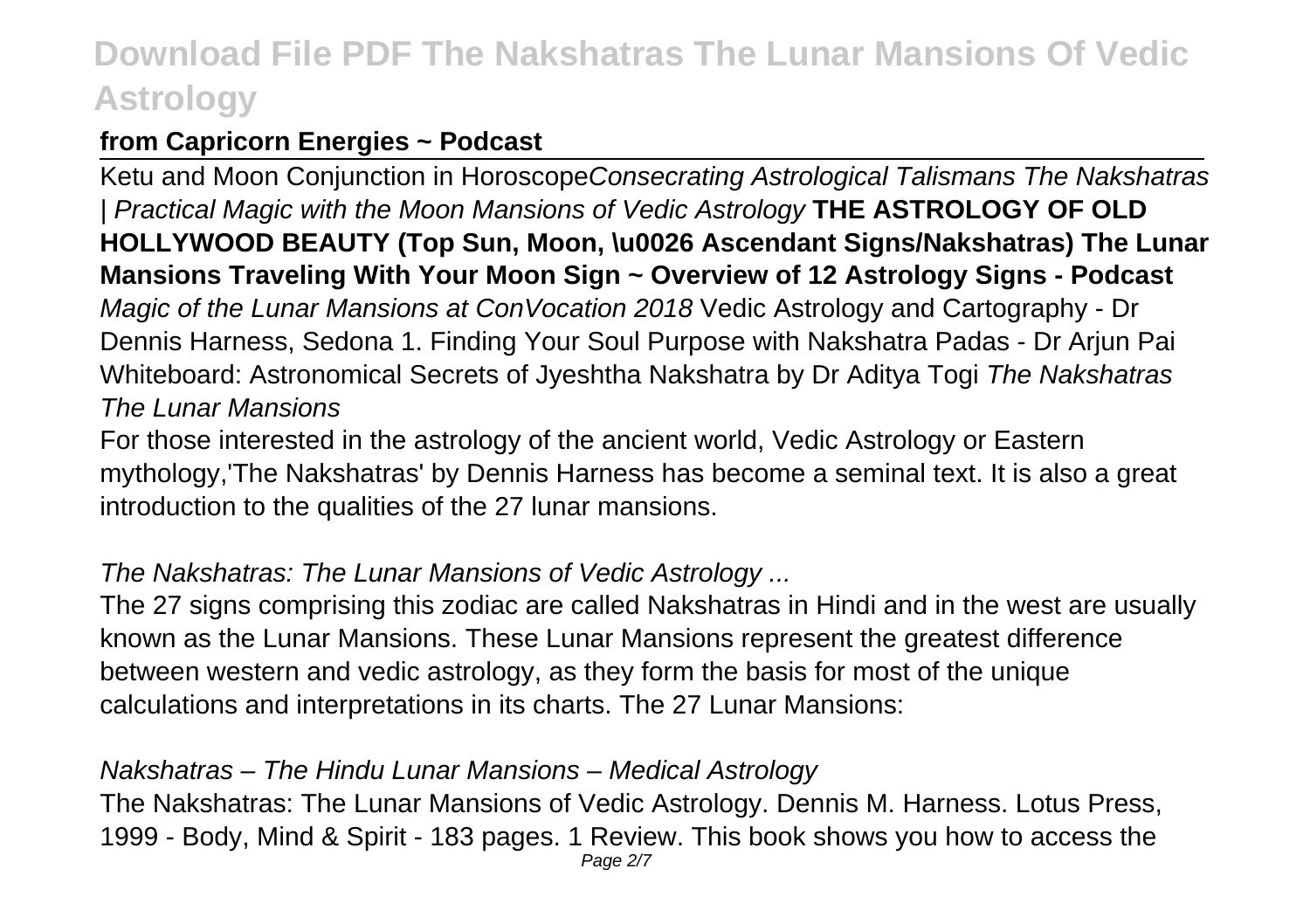wisdom of the Nakshatras in your personal life and for society. Through it the modern reader can understand the energies of their stars and learn how to utilize these to ...

## The Nakshatras: The Lunar Mansions of Vedic Astrology ...

The 27 Lunar Mansions, Nakshatra Each nakshatra has 4 parts/pada and thus there are 108 Nakshatra-pada in the Zodiac. 108 is the Vedic 'magic' number. Our names are as per the Swar Siddhanta. Each nakshatra-pada has a sound allocated to it. We name our children as per... Matching of bride/groom ...

## The 27 Lunar Mansions, Nakshatra – psychologically astrology

In China, the Nakshatras are called mansions. In Arabic astrology, they are called houses. Even in the West, Nakshatras were used frequently and associated with magic. Giordano Bruno was the last man to develop a complex system of training the mind according to the Nakshatras and the drekkanas during the Renaissance.

### The Nakshatras: The 27 Lunar Mansions of Vedic Astrology

So, each of these lunar days translates into the sky being divided into 27 constellations, called the Nakshatras. Thus, the Indian/Sidereal Zodiac, with its twelve signs, is superimposed over the 27/28 Nakshatras. Each Nakshatra equates to 13 degrees and 20 minutes of the night sky.

### Nakshatras-Lunar Mansions – Circle of Divine Astrology

Nakshatras or Lunar Mansions are regions and energy fields through which the Moon travels in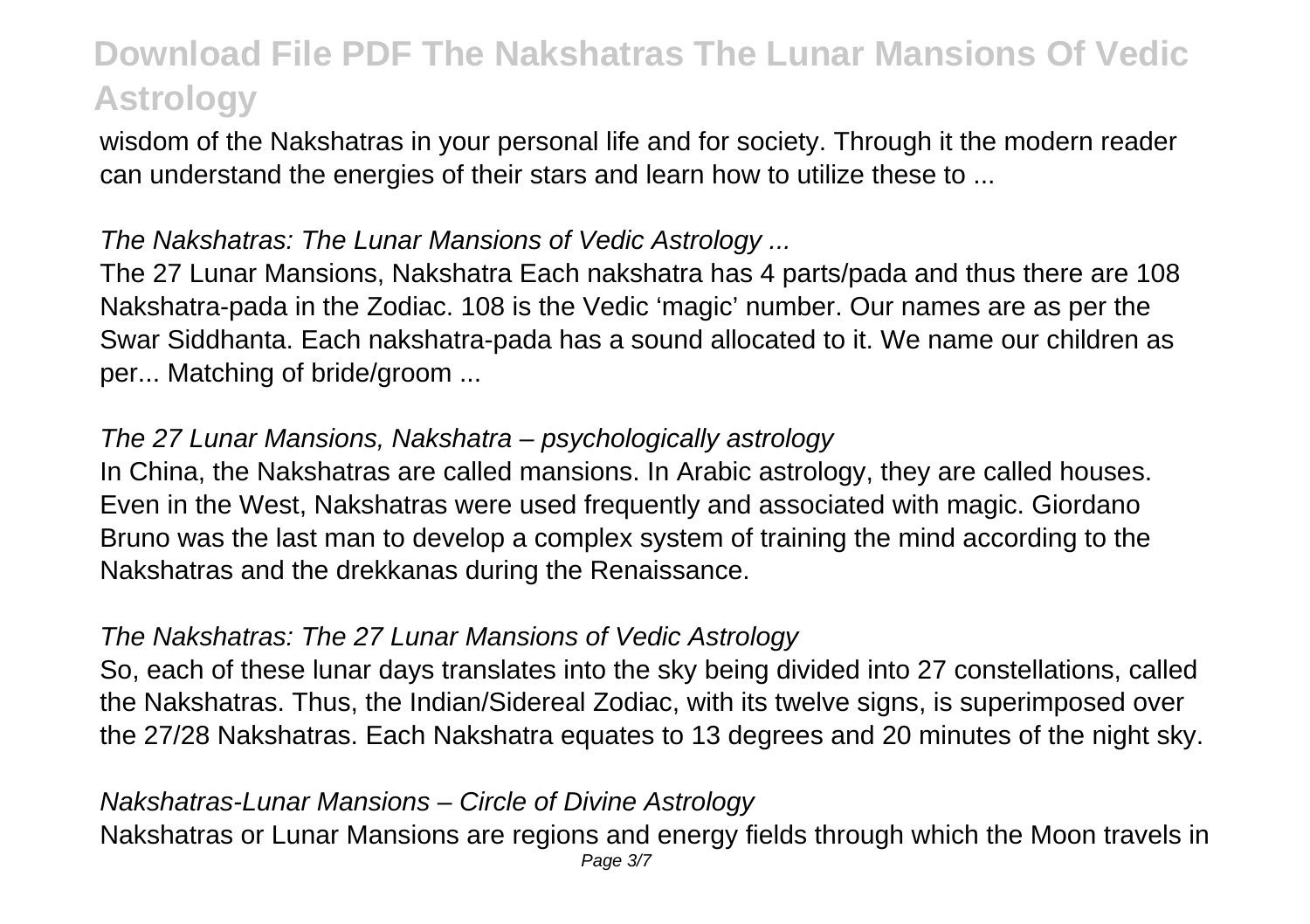a month. Moon takes on an average about 27-28 days to orbit the earth, 27.32 days to be precise. Broadly representing specific designated areas with respect to a fixed axis and carrying a certain type of energy in its area.

#### Nakshatras - Jothishi

Nakshatra (Sanskrit: ???????, IAST: Nak?atra) is the term for lunar mansion in Hindu astrology and Indian Astronomy.A nakshatra is one of 28 (sometimes also 27) sectors along the ecliptic. Their names are related to a prominent star or asterisms in or near the respective sectors.. The starting point for the nakshatras according to Vedas is "Kritika" (it has been argued because ...

#### Nakshatra - Wikipedia

Nakshatras Vedic lunar mansions form the stellar matrix behind the zodiac, each of them reflecting the quality of different gods, representing different Divine qualities and different stages of soul's journey towards self-discovery. They are the key to understanding who you truly are and what is your soul's purpose in this lifetime.

### Journey with the Nakshatras - Learn Vedic Astrology

These 27 Lunar Mansions are what are known in Vedic Astrology as The 27 Nakshatras. If you imagine that the 12 signs as unconscious camera bodies, then the 27 Lunar mansions are the conscious lenses that fits onto the camera and brings the camera alive.

The Nakshatras. — SpiritVehicle.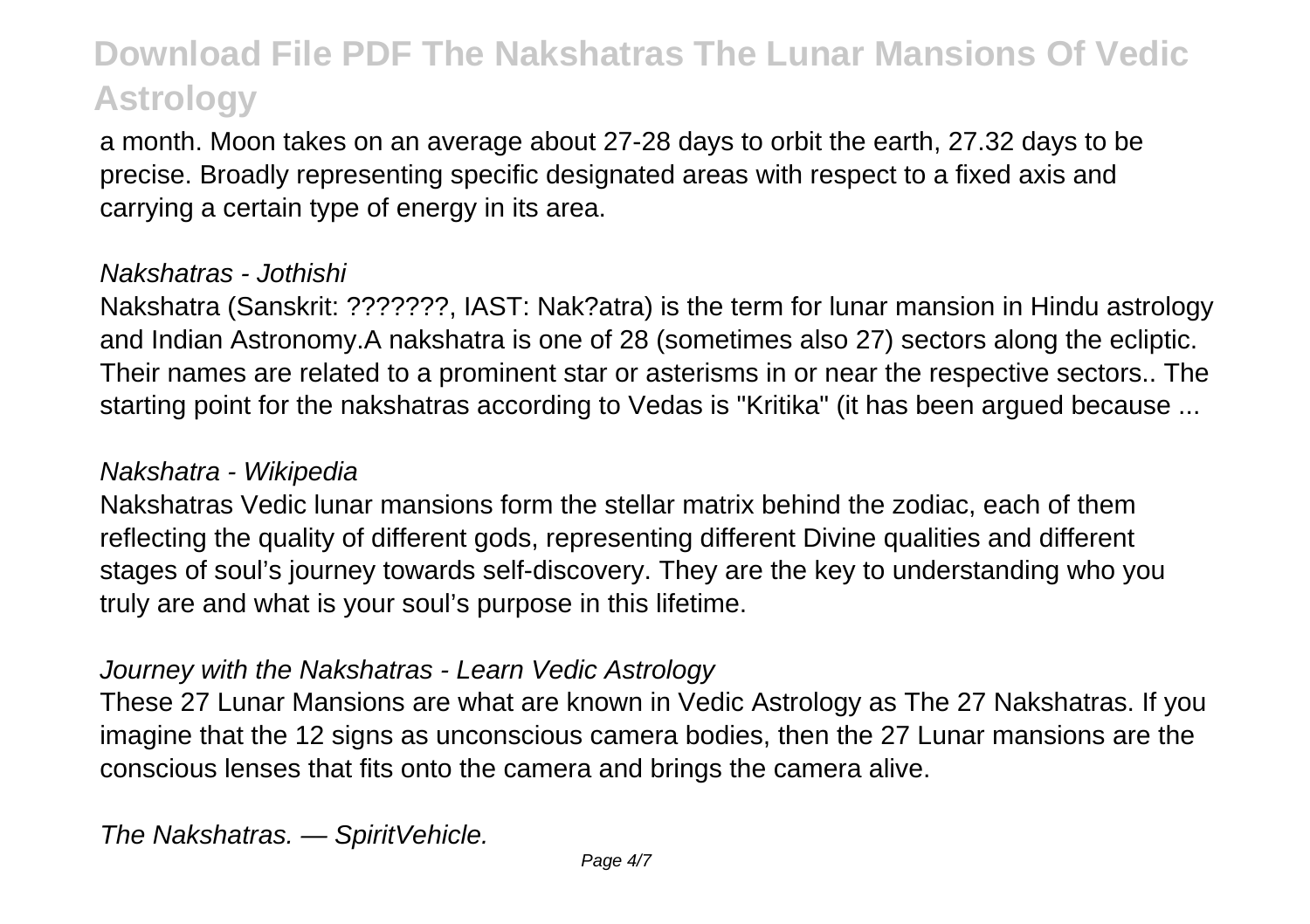The ancient Indians looked up at the stars and divided the sky-scape into 13 20' sections through the total sky of 360, making 27 subsections called Lunar Mansions or Nakshatras. This was the original form of Indian astrology, which pre-dates the twelve-sign astrology system, that can be traced back to 5,000-10,000 years BC.

#### Lunar mansions | Vedic Astrology

The Mridu (soft, mild, or tender) nakshatras are Mrigrashira, Chitra, Anuradha, and Revati. These lunar mansions are excellent for learning music, dance, and drama and performing auspicious ceremonies like marriage. They are also good for buying and wearing new clothes. Lovemaking and romance flow under these stellar influences.

### The Nakshatras: The Lunar Mansions of Vedic Astrology ...

For those interested in the astrology of the ancient world, Vedic Astrology or Eastern mythology,'The Nakshatras' by Dennis Harness has become a seminal text. It is also a great introduction to the qualities of the 27 lunar mansions.

## Nakshatras: The Lunar Mansions of Vedic Astrology eBook ...

Various cultures have used sets of lunar stations astrologically; for example, the Jyotisha astrological nakshatras of Hindu culture, the Arabic manzils (manazil al-qamar), the Twenty-Eight Mansions of Chinese astronomy, and the 36 decans of Egyptian astronomy. Western astrology does not use stations, but each zodiac sign covers two or three.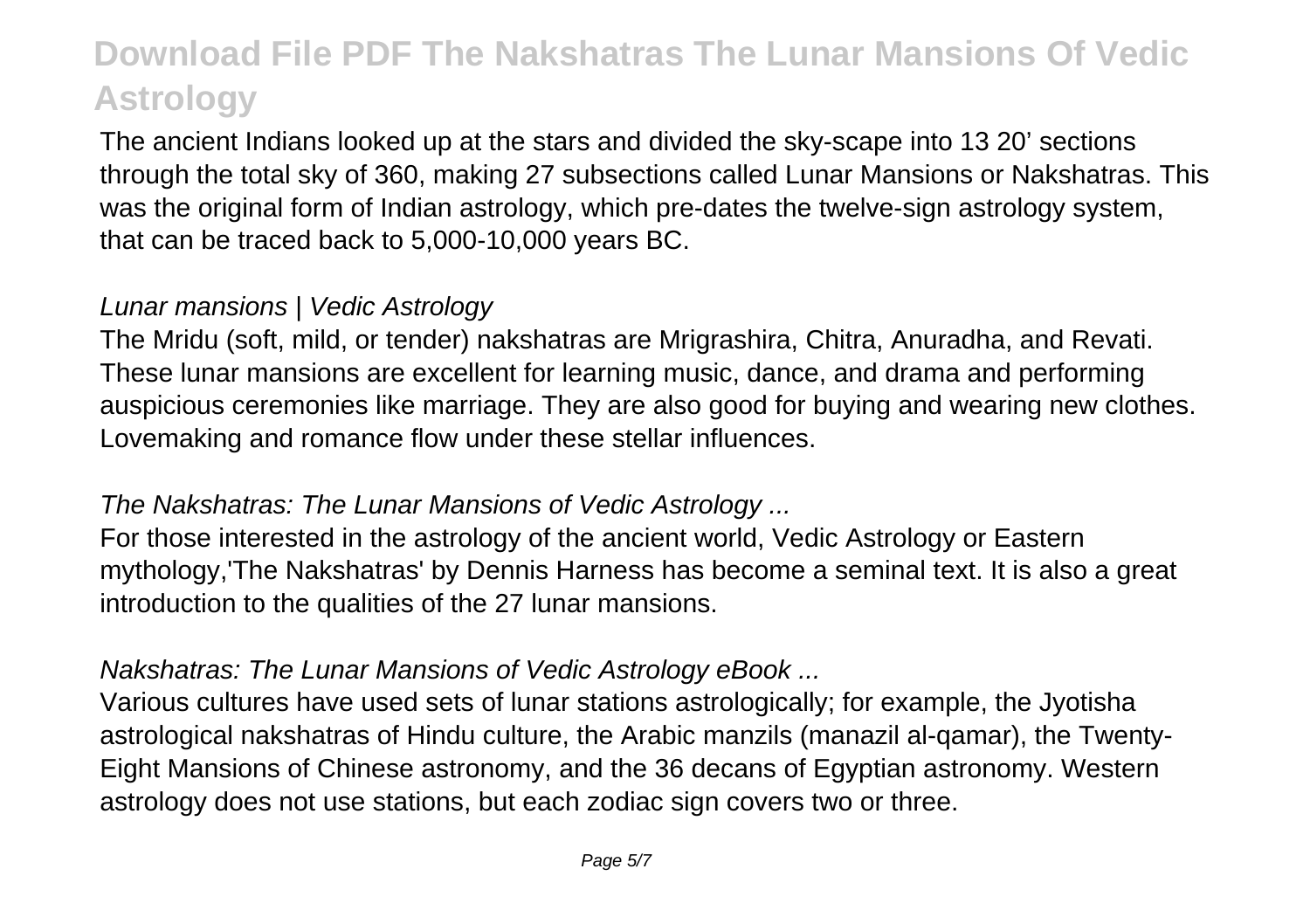### Lunar station - Wikipedia

The 28 Lunar mansions Certainly inspired by Indian astrology (Nakshatra) and Arab and eastern astrology, the system of the 28 lunar mansions (also called lodges or constellations) is one of the most popular predilection systems in the world. Even today in Asia, this astrological system is still used for divinatory purposes.

#### 28 Mansions (Lodges) of the Lunar calendar

Buy The Nakshatras: The Lunar Mansions of Vedic Astrology 3 by Dennis M. Harness (ISBN: 9788120820685) from Amazon's Book Store. Everyday low prices and free delivery on eligible orders.

## The Nakshatras: The Lunar Mansions of Vedic Astrology ...

The nakshatras are divisions of 13 degrees 20 minutes starting from zero Aries and ending at 30 degrees of Pisces, 13.20 divided into the 12 signs is 27. The nakshatras are referred to as the lunar mansions because the Moon moves approximately 13.20 per day, therefore, the Queen (Moon) resides in one lunar mansion per day.

### Nakshatras - the lunar mansions | Astrology Coaching ...

Similarly, the 28 Indian lunar mansions have a history dating back to around the beginning of the last millennium BC. The 28 nakshatras, as the Indian lunar mansions are called, comprise a lunar zodiac marking the passage of the Moon around the night sky. The nakshatras are alluded to in the Vedas. 2